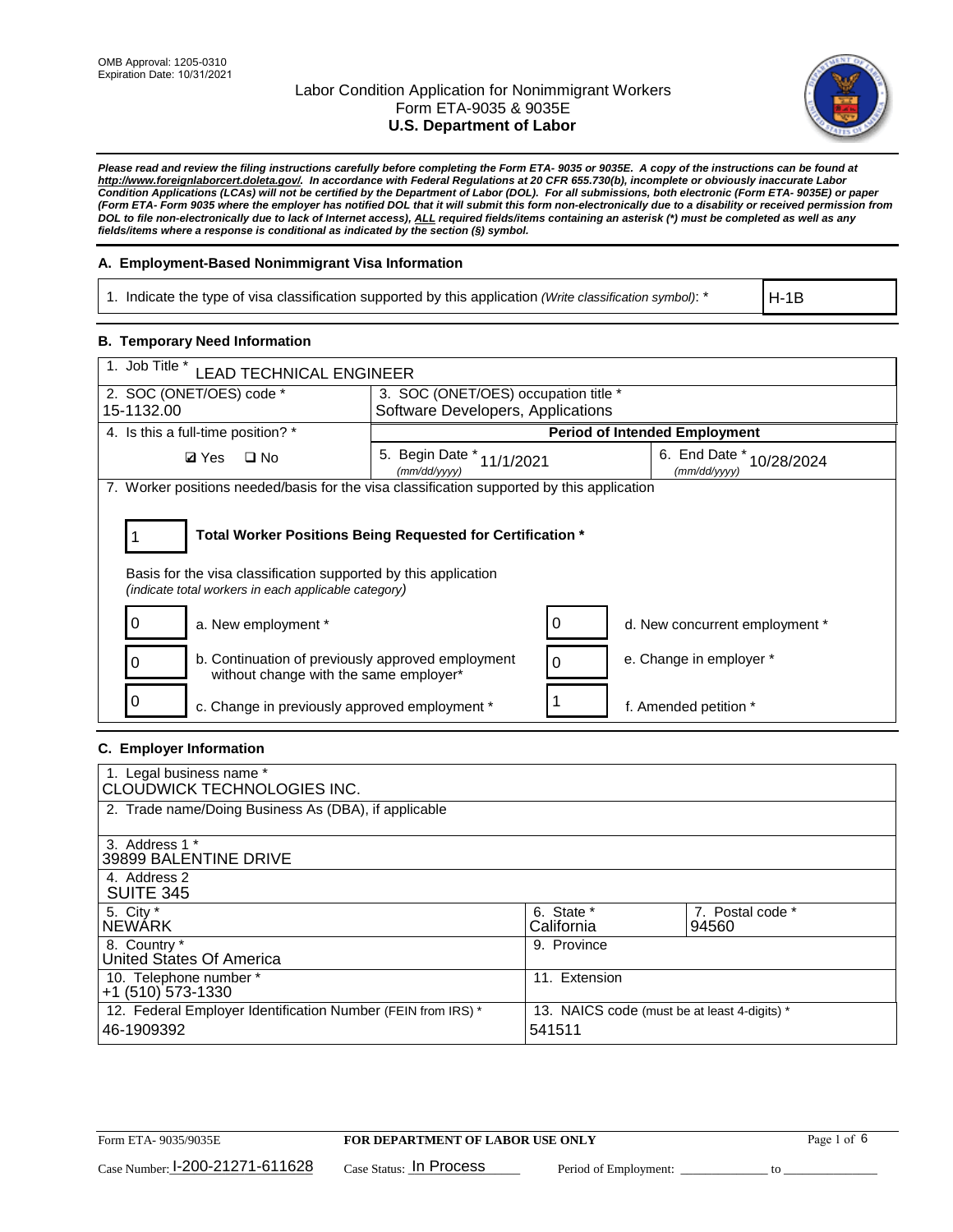

## **D. Employer Point of Contact Information**

**Important Note**: The information contained in this Section must be that of an employee of the employer who is authorized to act on behalf of the employer in labor certification matters. The information in this Section must be different from the agent or attorney information listed in Section E, unless the attorney is an employee of the employer.

| 1. Contact's last (family) name *                   | 2. First (given) name * |                          | 3. Middle name(s)         |
|-----------------------------------------------------|-------------------------|--------------------------|---------------------------|
| <b>CHHABRA</b>                                      | <b>MANINDER</b>         |                          | <b>SINGH</b>              |
| 4. Contact's job title *<br>CHIEF EXECUTIVE OFFICER |                         |                          |                           |
| 5. Address 1 *<br>39899 BALENTINE DRIVE             |                         |                          |                           |
| 6. Address 2<br><b>SUITE 345</b>                    |                         |                          |                           |
| 7. City *<br><b>NEWÁRK</b>                          |                         | 8. State *<br>California | 9. Postal code *<br>94560 |
| 10. Country *<br>United States Of America           |                         | 11. Province             |                           |
| 12. Telephone number *                              | Extension<br>13.        | 14. E-Mail address       |                           |
| +1 (510) 573-1330                                   |                         | MANI@CLOUDWICK.COM       |                           |

## **E. Attorney or Agent Information (If applicable)**

**Important Note**: The employer authorizes the attorney or agent identified in this section to act on its behalf in connection with the filing of this application.

| 1. Is the employer represented by an attorney or agent in the filing of this application? *<br>If "Yes," complete the remainder of Section E below. |  |                 |                                                 |                               | <b>Ø</b> Yes<br>$\square$ No |                                                      |  |
|-----------------------------------------------------------------------------------------------------------------------------------------------------|--|-----------------|-------------------------------------------------|-------------------------------|------------------------------|------------------------------------------------------|--|
| 2. Attorney or Agent's last (family) name §                                                                                                         |  |                 | 3. First (given) name $\S$<br>4. Middle name(s) |                               |                              |                                                      |  |
| AHLUWALIA                                                                                                                                           |  | <b>INDERJIT</b> |                                                 |                               | <b>SINGH</b>                 |                                                      |  |
| 5. Address 1 §<br>1871 THE ALAMEDA                                                                                                                  |  |                 |                                                 |                               |                              |                                                      |  |
| 6. Address 2<br>SUITE 333                                                                                                                           |  |                 |                                                 |                               |                              |                                                      |  |
| 7. City §<br>SAN JOSE                                                                                                                               |  |                 | 8. State §<br>California                        |                               | 95126                        | 9. Postal code §                                     |  |
| 10. Country §<br>United States Of America                                                                                                           |  |                 | 11. Province                                    |                               |                              |                                                      |  |
| 12. Telephone number §                                                                                                                              |  | 13. Extension   |                                                 | 14. E-Mail address            |                              |                                                      |  |
| +1 (408) 981-7696                                                                                                                                   |  |                 |                                                 | INDER@AHLUWALIA-FIRM.COM      |                              |                                                      |  |
| 15. Law firm/Business name §                                                                                                                        |  |                 |                                                 |                               | 16. Law firm/Business FEIN § |                                                      |  |
| THE AHLUWALIA FIRM                                                                                                                                  |  |                 |                                                 | 26-2910905                    |                              |                                                      |  |
| 17. State Bar number (only if attorney) §                                                                                                           |  |                 |                                                 | standing (only if attorney) § |                              | 18. State of highest court where attorney is in good |  |
| 26168                                                                                                                                               |  |                 | Tennessee                                       |                               |                              |                                                      |  |
| 19. Name of the highest State court where attorney is in good standing (only if attorney) §                                                         |  |                 |                                                 |                               |                              |                                                      |  |
| TENNESSEE SUPREME COURT                                                                                                                             |  |                 |                                                 |                               |                              |                                                      |  |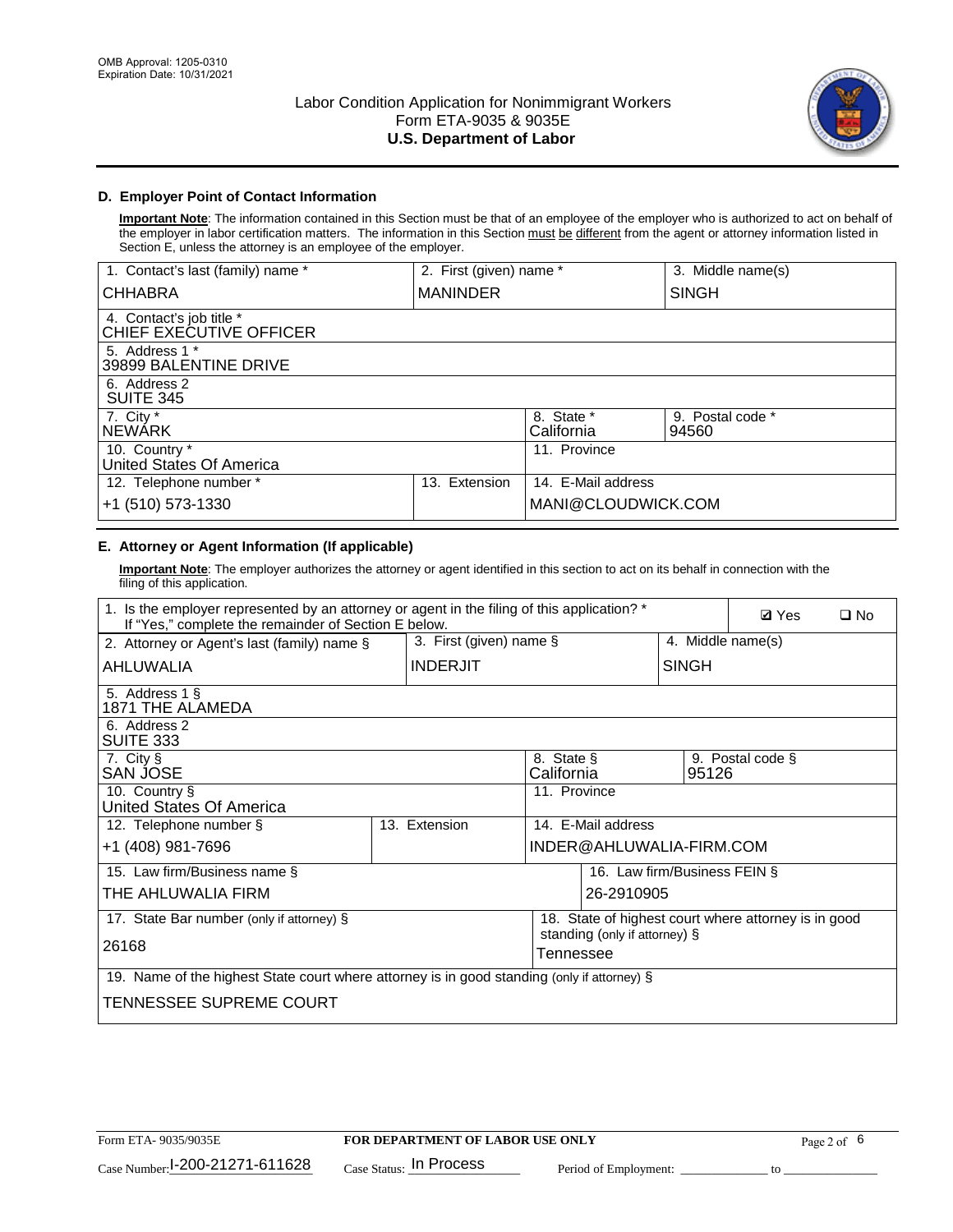

#### **F. Employment and Wage Information**

**Important Note**: The employer must define the intended place(s) of employment with as much geographic specificity as possible. Each intended place(s) of employment listed below must be the worksite or physical location where the work will actually be performed and cannot be a P.O. Box. The employer must identify all intended places of employment, including those of short duration, on the LCA. 20 CFR 655.730(c)(5). If the employer is submitting this form non-electronically and the work is expected to be performed in more than one location, an attachment must be submitted in order to complete this section. An employer has the option to use either a single Form ETA-9035/9035E or multiple forms to disclose all intended places of employment. If the employer has more than ten (10) intended places of employment at the time of filing this application, the employer must file as many additional LCAs as are necessary to list all intended places of employment. See the form instructions for further information about identifying all intended places of employment.

### a.*Place of Employment Information* 1

| 1. Enter the estimated number of workers that will perform work at this place of employment under<br>the LCA.*                 |                                                                                                               |  |                                          |                          |  |             |  |  |
|--------------------------------------------------------------------------------------------------------------------------------|---------------------------------------------------------------------------------------------------------------|--|------------------------------------------|--------------------------|--|-------------|--|--|
| 2. Indicate whether the worker(s) subject to this LCA will be placed with a secondary entity at this<br>place of employment. * |                                                                                                               |  |                                          |                          |  | <b>Z</b> No |  |  |
|                                                                                                                                | 3. If "Yes" to question 2, provide the legal business name of the secondary entity. §                         |  |                                          |                          |  |             |  |  |
|                                                                                                                                | 4. Address 1 *<br>2269 JESSICA WAY                                                                            |  |                                          |                          |  |             |  |  |
|                                                                                                                                | 5. Address 2                                                                                                  |  |                                          |                          |  |             |  |  |
| 6. City $*$<br>TRAČY                                                                                                           |                                                                                                               |  | 7. County *<br>San Joaquin               |                          |  |             |  |  |
|                                                                                                                                | 8. State/District/Territory *<br>California                                                                   |  | 9. Postal code *<br>95377                |                          |  |             |  |  |
|                                                                                                                                | 10. Wage Rate Paid to Nonimmigrant Workers *                                                                  |  | 10a. Per: (Choose only one)*             |                          |  |             |  |  |
|                                                                                                                                | From $\text{\$}$ 139485 00 To: $\text{\$}$<br>200000 00                                                       |  | □ Hour □ Week □ Bi-Weekly □ Month ☑ Year |                          |  |             |  |  |
|                                                                                                                                | 11. Prevailing Wage Rate *                                                                                    |  | 11a. Per: (Choose only one)*             |                          |  |             |  |  |
|                                                                                                                                | 139485 00<br>$\mathbf{s}$                                                                                     |  | □ Hour □ Week □ Bi-Weekly □ Month ☑ Year |                          |  |             |  |  |
|                                                                                                                                | Questions 12-14. Identify the source used for the prevailing wage (PW) (check and fully complete only one): * |  |                                          |                          |  |             |  |  |
| 12.                                                                                                                            | A Prevailing Wage Determination (PWD) issued by the Department of Labor                                       |  |                                          | a. PWD tracking number § |  |             |  |  |
| 13.<br>$\blacktriangledown$                                                                                                    | A PW obtained independently from the Occupational Employment Statistics (OES) Program                         |  |                                          |                          |  |             |  |  |
|                                                                                                                                | a. Wage Level (check one): §                                                                                  |  |                                          | b. Source Year §         |  |             |  |  |
|                                                                                                                                | $\square$ $\square$<br>D IV<br>□⊪<br>$\Box$ N/A<br>l 11                                                       |  |                                          | 7/1/2021 - 6/30/2022     |  |             |  |  |
| 14.                                                                                                                            | A PW obtained using another legitimate source (other than OES) or an independent authoritative source         |  |                                          |                          |  |             |  |  |
|                                                                                                                                | a. Source Type (check one): §<br>$\Box$ CBA<br>$\Box$ DBA<br>$\square$ SCA<br>$\Box$ Other/ PW Survey         |  |                                          | b. Source Year §         |  |             |  |  |
|                                                                                                                                | c. If responded "Other/ PW Survey" in question 14.a, enter the name of the survey producer or publisher §     |  |                                          |                          |  |             |  |  |
|                                                                                                                                | d. If responded "Other/ PW Survey" in question 14.a, enter the title or name of the PW survey §               |  |                                          |                          |  |             |  |  |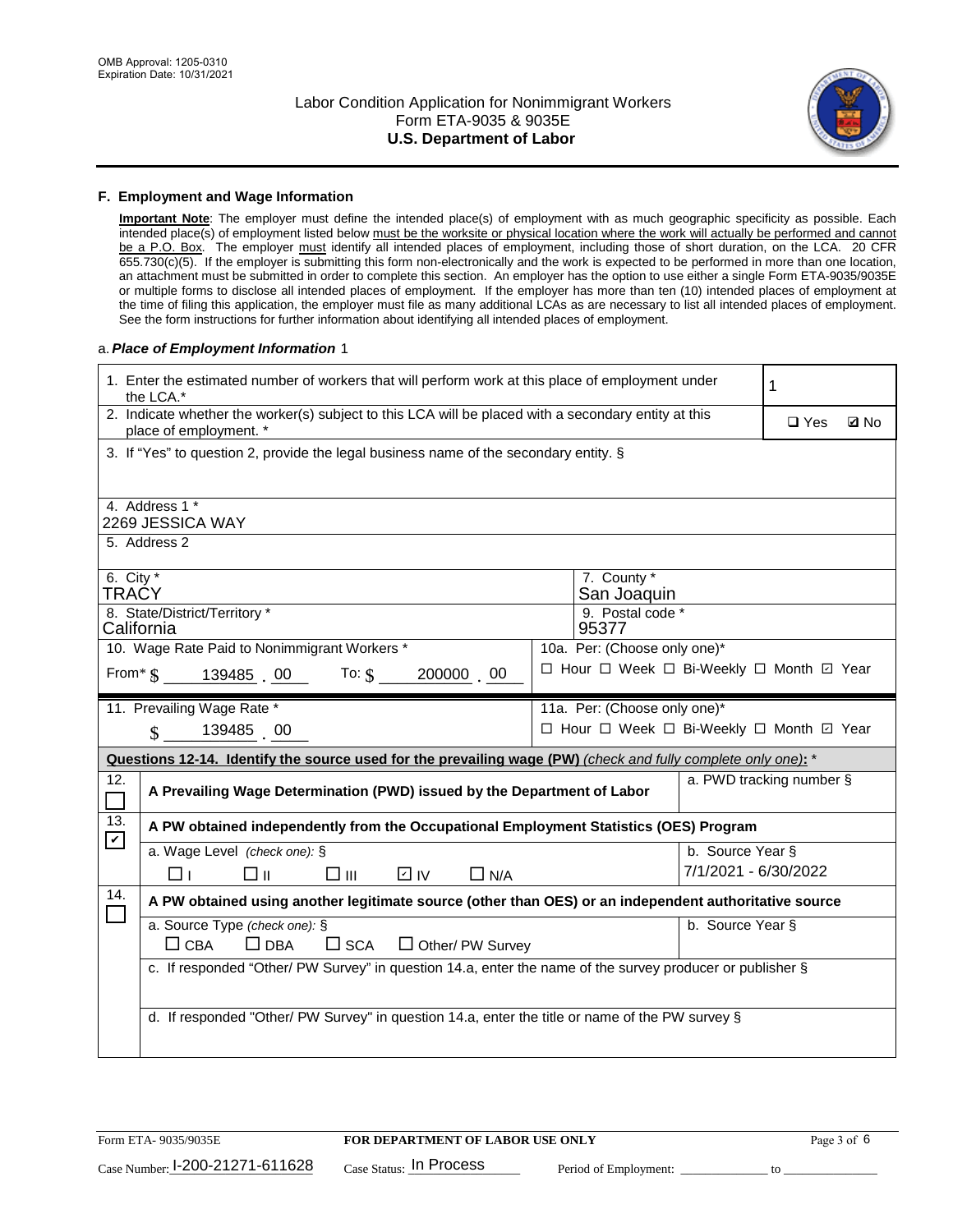

## **G. Employer Labor Condition Statements**

! *Important Note:* In order for your application to be processed, you MUST read Section G of the Form ETA-9035CP - General Instructions for the 9035 & 9035E under the heading "Employer Labor Condition Statements" and agree to all four (4) labor condition statements summarized below:

- (1) **Wages:** The employer shall pay nonimmigrant workers at least the prevailing wage or the employer's actual wage, whichever is higher, and pay for non-productive time. The employer shall offer nonimmigrant workers benefits and eligibility for benefits provided as compensation for services on the same basis as the employer offers to U.S. workers. The employer shall not make deductions to recoup a business expense(s) of the employer including attorney fees and other costs connected to the performance of H-1B, H-1B1, or E-3 program functions which are required to be performed by the employer. This includes expenses related to the preparation and filing of this LCA and related visa petition information. 20 CFR 655.731;
- (2) **Working Conditions:** The employer shall provide working conditions for nonimmigrants which will not adversely affect the working conditions of workers similarly employed. The employer's obligation regarding working conditions shall extend for the duration of the validity period of the certified LCA or the period during which the worker(s) working pursuant to this LCA is employed by the employer, whichever is longer. 20 CFR 655.732;
- (3) **Strike, Lockout, or Work Stoppage:** At the time of filing this LCA, the employer is not involved in a strike, lockout, or work stoppage in the course of a labor dispute in the occupational classification in the area(s) of intended employment. The employer will notify the Department of Labor within 3 days of the occurrence of a strike or lockout in the occupation, and in that event the LCA will not be used to support a petition filing with the U.S. Citizenship and Immigration Services (USCIS) until the DOL Employment and Training Administration (ETA) determines that the strike or lockout has ended. 20 CFR 655.733; and
- (4) **Notice:** Notice of the LCA filing was provided no more than 30 days before the filing of this LCA or will be provided on the day this LCA is filed to the bargaining representative in the occupation and area of intended employment, or if there is no bargaining representative, to workers in the occupation at the place(s) of employment either by electronic or physical posting. This notice was or will be posted for a total period of 10 days, except that if employees are provided individual direct notice by e-mail, notification need only be given once. A copy of the notice documentation will be maintained in the employer's public access file. A copy of this LCA will be provided to each nonimmigrant worker employed pursuant to the LCA. The employer shall, no later than the date the worker(s) report to work at the place(s) of employment, provide a signed copy of the certified LCA to the worker(s) working pursuant to this LCA. 20 CFR 655.734.

1. **I have read and agree to** Labor Condition Statements 1, 2, 3, and 4 above and as fully explained in Section G of the Form ETA-9035CP – General Instructions for the 9035 & 9035E and the Department's regulations at 20 CFR 655 Subpart H. \*

**Ø**Yes ロNo

### **H. Additional Employer Labor Condition Statements –H-1B Employers ONLY**

!**Important Note***:* In order for your H-1B application to be processed, you MUST read Section H – Subsection 1 of the Form ETA 9035CP – General Instructions for the 9035 & 9035E under the heading "Additional Employer Labor Condition Statements" and answer the questions below.

#### *a. Subsection 1*

| 1. At the time of filing this LCA, is the employer H-1B dependent? §                                                                                                                                                                           | ⊡ Yes                                                                                                         | □ No |           |              |
|------------------------------------------------------------------------------------------------------------------------------------------------------------------------------------------------------------------------------------------------|---------------------------------------------------------------------------------------------------------------|------|-----------|--------------|
| 2. At the time of filing this LCA, is the employer a willful violator? $\S$                                                                                                                                                                    |                                                                                                               |      | ⊡ No      |              |
| 3. If "Yes" is marked in questions H.1 and/or H.2, you must answer "Yes" or "No" regarding<br>whether the employer will use this application ONLY to support H-1B petitions or extensions of<br>status for exempt H-1B nonimmigrant workers? § |                                                                                                               |      | $\Box$ No |              |
| 4. If "Yes" is marked in question H.3, identify the statutory basis for the<br>exemption of the H-1B nonimmigrant workers associated with this<br>LCA.                                                                                         | $\Box$ \$60,000 or higher annual wage<br>□ Master's Degree or higher in related specialty<br><b>Both</b><br>☑ |      |           |              |
| H-1B Dependent or Willful Violator Employers -Master's Degree or Higher Exemptions ONLY                                                                                                                                                        |                                                                                                               |      |           |              |
| 5. Indicate whether a completed Appendix A is attached to this LCA covering any H-1B<br>nonimmigrant worker for whom the statutory exemption will be based <b>ONLY</b> on attainment of a<br>Master's Degree or higher in related specialty. § |                                                                                                               |      | ⊟ No      | <b>D</b> N/A |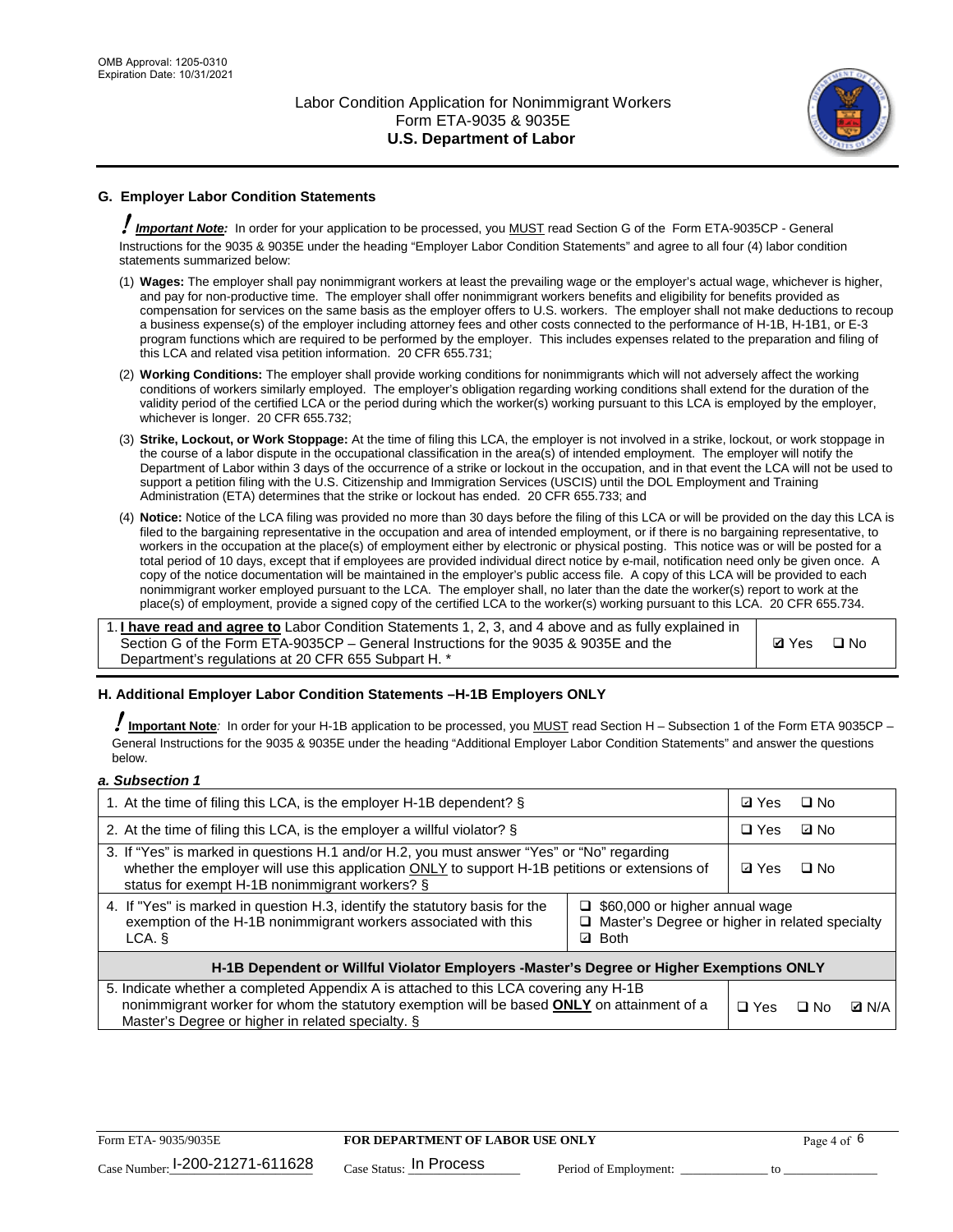

**If you marked "Yes" to questions H.a.1 (H-1B dependent) and/or H.a.2 (H-1B willful violator) and "No" to question H.a.3 (exempt H-1B nonimmigrant workers), you MUST read Section H – Subsection 2 of the Form ETA 9035CP – General Instructions for the 9035 & 9035E under the heading "Additional Employer Labor Condition Statements" and indicate your agreement to all three (3) additional statements summarized below.**

#### *b. Subsection 2*

- A. **Displacement:** An H-1B dependent or willful violator employer is prohibited from displacing a U.S. worker in its own workforce within the period beginning 90 days before and ending 90 days after the date of filing of the visa petition. 20 CFR 655.738(c);
- B. **Secondary Displacement:** An H-1B dependent or willful violator employer is prohibited from placing an H-1B nonimmigrant worker(s) with another/secondary employer where there are indicia of an employment relationship between the nonimmigrant worker(s) and that other/secondary employer (thus possibly affecting the jobs of U.S. workers employed by that other employer), unless and until the employer subject to this LCA makes the inquiries and/or receives the information set forth in 20 CFR 655.738(d)(5) concerning that other/secondary employer's displacement of similarly employed U.S. workers in its workforce within the period beginning 90 days before and ending 90 days after the date of such placement. 20 CFR 655.738(d). Even if the required inquiry of the secondary employer is made, the H-1B dependent or willful violator employer will be subject to a finding of a violation of the secondary displacement prohibition if the secondary employer, in fact, displaces any U.S. worker(s) during the applicable time period; and
- C. **Recruitment and Hiring:** Prior to filing this LCA or any petition or request for extension of status for nonimmigrant worker(s) supported by this LCA, the H-1B dependent or willful violator employer must take good faith steps to recruit U.S. workers for the job(s) using procedures that meet industry-wide standards and offer compensation that is at least as great as the required wage to be paid to the nonimmigrant worker(s) pursuant to 20 CFR 655.731(a). The employer must offer the job(s) to any U.S. worker who applies and is equally or better qualified for the job than the nonimmigrant worker. 20 CFR 655.739.

| 6. I have read and agree to Additional Employer Labor Condition Statements A, B, and C above and |       |           |
|--------------------------------------------------------------------------------------------------|-------|-----------|
| as fully explained in Section H – Subsections 1 and 2 of the Form ETA 9035CP – General           | □ Yes | $\Box$ No |
| Instructions for the 9035 & 9035E and the Department's regulations at 20 CFR 655 Subpart H. §    |       |           |

### **I. Public Disclosure Information**

! **Important Note***:* You must select one or both of the options listed in this Section.

| 1. Public disclosure information in the United States will be kept at: * |
|--------------------------------------------------------------------------|
|--------------------------------------------------------------------------|

**sqrt** Employer's principal place of business □ Place of employment

### **J. Notice of Obligations**

A. Upon receipt of the certified LCA, the employer must take the following actions:

- o Print and sign a hard copy of the LCA if filing electronically (20 CFR 655.730(c)(3));<br>
Maintain the original signed and certified LCA in the employer's files (20 CFR 655.7
- Maintain the original signed and certified LCA in the employer's files (20 CFR 655.705(c)(2); 20 CFR 655.730(c)(3); and 20 CFR 655.760); and
- o Make a copy of the LCA, as well as necessary supporting documentation required by the Department of Labor regulations, available for public examination in a public access file at the employer's principal place of business in the U.S. or at the place of employment within one working day after the date on which the LCA is filed with the Department of Labor (20 CFR 655.705(c)(2) and 20 CFR 655.760).
- B. The employer must develop sufficient documentation to meet its burden of proof with respect to the validity of the statements made in its LCA and the accuracy of information provided, in the event that such statement or information is challenged (20 CFR 655.705(c)(5) and 20 CFR 655.700(d)(4)(iv)).
- C. The employer must make this LCA, supporting documentation, and other records available to officials of the Department of Labor upon request during any investigation under the Immigration and Nationality Act (20 CFR 655.760 and 20 CFR Subpart I).

*I declare under penalty of perjury that I have read and reviewed this application and that to the best of my knowledge, the*  information contained therein is true and accurate. I understand that to knowingly furnish materially false information in the *preparation of this form and any supplement thereto or to aid, abet, or counsel another to do so is a federal offense punishable by fines, imprisonment, or both (18 U.S.C. 2, 1001,1546,1621).*

| 1. Last (family) name of hiring or designated official * 2. First (given) name of hiring or designated official *   3. Middle initial §<br><b>CHHABRA</b> | <b>IMANINDER</b> |  |
|-----------------------------------------------------------------------------------------------------------------------------------------------------------|------------------|--|
| 4. Hiring or designated official title *<br>CHIEF EXECUTIVE OFFICER                                                                                       |                  |  |
| 5. Signature *                                                                                                                                            | 6. Date signed * |  |